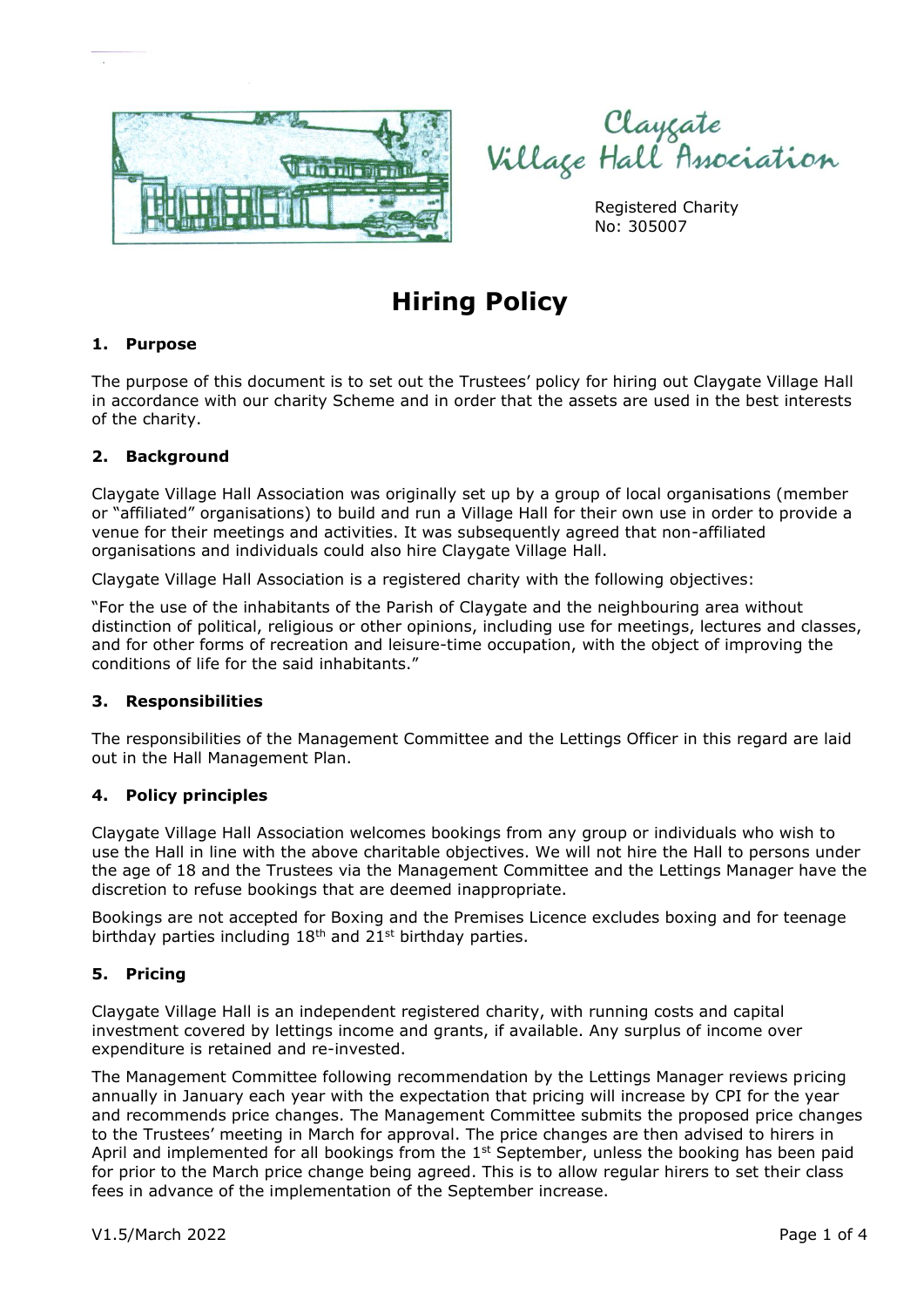Bookings made prior to September  $1^{st}$  of any year for after September  $1^{st}$  are made subject to the price change being applied to the booking.

The Management Committee may also take into account prevailing financial conditions, the cost increases experienced by the Association and the hire rates of other local venues when making a recommendation to a Trustees' meeting for approval.

The Management Committee may review prices at any time if economic circumstances change.

Affiliated Organisations are offered reduced pricing providing they have paid the affiliation fee due for the year. Affiliation fees are invoiced at the end of January and are due for payment by the end of February and apply for the calendar year. The affiliation fee may be applied pro-rata for new affiliated organisations.

Storage where available is charged as agreed by the hirer and the Association.

## **6. Payment**

Single bookings must be paid for in their entirety prior to the booking taking place in line with the Association's terms and conditions.

Long term regular hirers and local organisations will be invoiced at the end of the month in which the hire has taken place, providing they adhere to the Association's payment terms.

Late settlement of invoices attracts a charge of 5% per month.

## **7. Affiliated Organisations**

A non-profit making Club or Organisation based in Claygate hiring the Village Hall for some or all of their activities may apply to the Secretary to be admitted as an affiliated organisation. The proposal will be considered by the Management Committee and passed to the next Trustees' meeting with an evaluation for approval via vote.

## **8. Bookings Diary**

The Bookings diary is run with a time horizon of between 1 and 2 years

The diary for a calendar year is started in the autumn of the year two calendar years prior to the calendar year in question. (e.g. the diary for 2022 would be started in the autumn of 2020.)

Affiliated organisations are given priority access to the Lettings Diary to book their usage between the Autumn two years prior and the Spring of the year prior to the calendar year in question and must confirm their requirements with the Lettings Manager who will seek to resolve any clashes and will take into account election dates and school holiday dates in so far as they are known or anticipated. Thus, by January  $1<sup>st</sup>$  of any year the bookings diary is set up for the following calendar year.

Regular hirers are automatically entered into the diary according to their current usage in anticipation of their hire continuing. Changes to hours of usage are not automatically guaranteed and requests for changes will be accommodated at the Lettings Manager's discretion.

Where a regular Hire is defined as a term time hire the hirer will not be charged for holiday periods at the Lettings Manager's discretion, where these are advised in advance as requested by the Lettings Manager. If a hirer with a term time hire wishes to continue during school holiday periods (including half terms) the usage during school holiday periods must be booked separately in advance.

Payment for sessions cancelled by a hirer is required in line with the Association's terms and conditions. The Lettings Manager has discretion to waive payment for occasional short notice cancellations by regular long-term hirers but will report this to the Management Committee and may consult the Management Committee in advance.

The Association may terminate regular hiring agreements upon reasonable notice to the hirer.

The Lettings Manager has discretion over how far in advance to accept one off bookings, and whether to accept a booking on a provisional basis only if the diary is uncertain for any reason.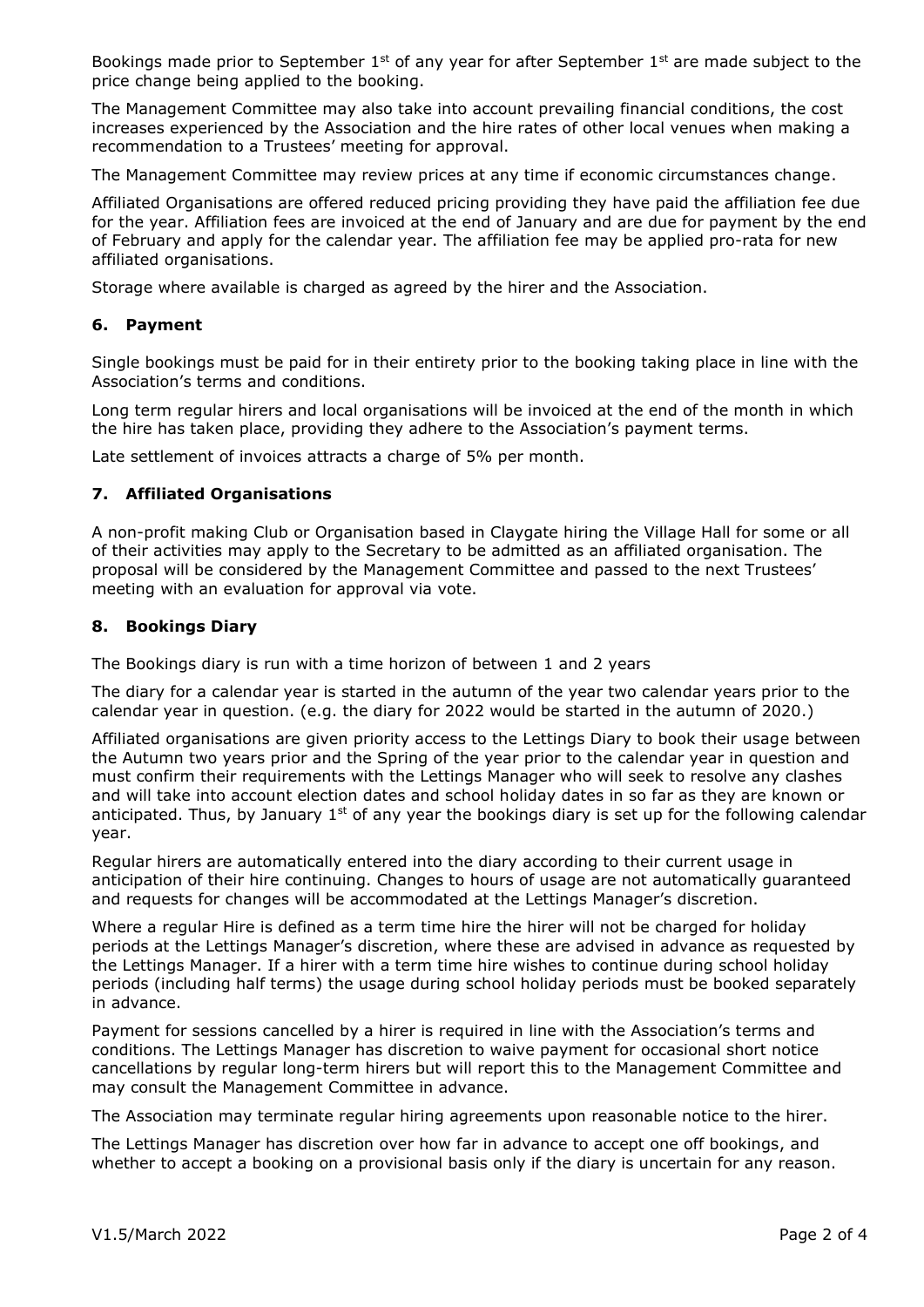Once affiliated organisations and regular hirers have been included in the diary the Lettings Manager will accept bookings on a first come, first served basis. The Lettings Manager may cancel bookings in line with the Association's terms and conditions.

## **9. Bookings**

The venue is licensed from 8am to 12 midnight.

The minimum period for a booking is one hour.

The day is divided into 3 sessions –

Morning 8am – 1pm

Afternoon 1pm – 6pm

Evening 6pm – midnight.

Pricing is per hour. Where a sessional rate is indicated on the price list the hourly price is charged until the sessional rate is reached for the session booked, thereafter the sessional rate is charged.

A hire may be extended to include more than one session according to the pricing schedule.

Weekdays term-time 4pm – 7pm is considered a session.

Saturdays term-time 2.35pm – 6pm is considered a session.

Sundays 10 am – 2pm and 2pm – 6pm are each considered a session.

The Association will use best endeavours to allow 15 minutes between bookings for hirers to arrive and leave, although where demand for the Hall is high this may not be possible. Other than this set up and clear away should be included in the time booked.

All the time a hirer requires usage for the Hall must be booked and paid for.

The following areas of the hall maybe hired – main hall, small hall, committee room / dressing room and additional dressing room.

The car park is not available to be hired separately and the Association will not give permission for businesses to trade from the car park.

Hire of the Main Hall includes use of the car park, stage, AV system, and kitchen, including cutlery, crockery and glassware. The rear patio maybe used when not in use by the pre-school.

Hirers of the Small Hall and Committee room may use the car park.

Limited numbers of chairs and tables are provided in the small hall and committee room, along with tea and coffee making facilities. If additional chairs, tables, cutlery and crockery are required these may be sourced from those provided for the Main Hall as long as they are not required by the user of the main hall.

For parties in the main hall the kitchen may be accessed in advance by arrangement. A small fee may be charged.

Electricity, heating, tables and chairs are included in the hire fee.

The Hall has a "Music Licence" (formerly PRS/PPL) included in the Hire Fee.

Hirers requiring a TEN, (temporary event notice,) for the sale of alcohol or for any other reason must advise the Lettings Manager and apply and pay for the licence on their own account.

Use of stage lighting and sound is charged additionally.

An additional cleaning charge may be applied if in the opinion of the Lettings Manager or Management Committee, the hall has not been left clean and tidy in accordance with the hiring terms and conditions.

For parties and large events, a refundable deposit against damage and / or failure to clean up at the end of the booking is charged. This must be paid along with the hire fee in advance. Postdated cheques are not accepted.

There are special rates for parties and weddings.

New Year's Eve is charged at the Saturday rate.